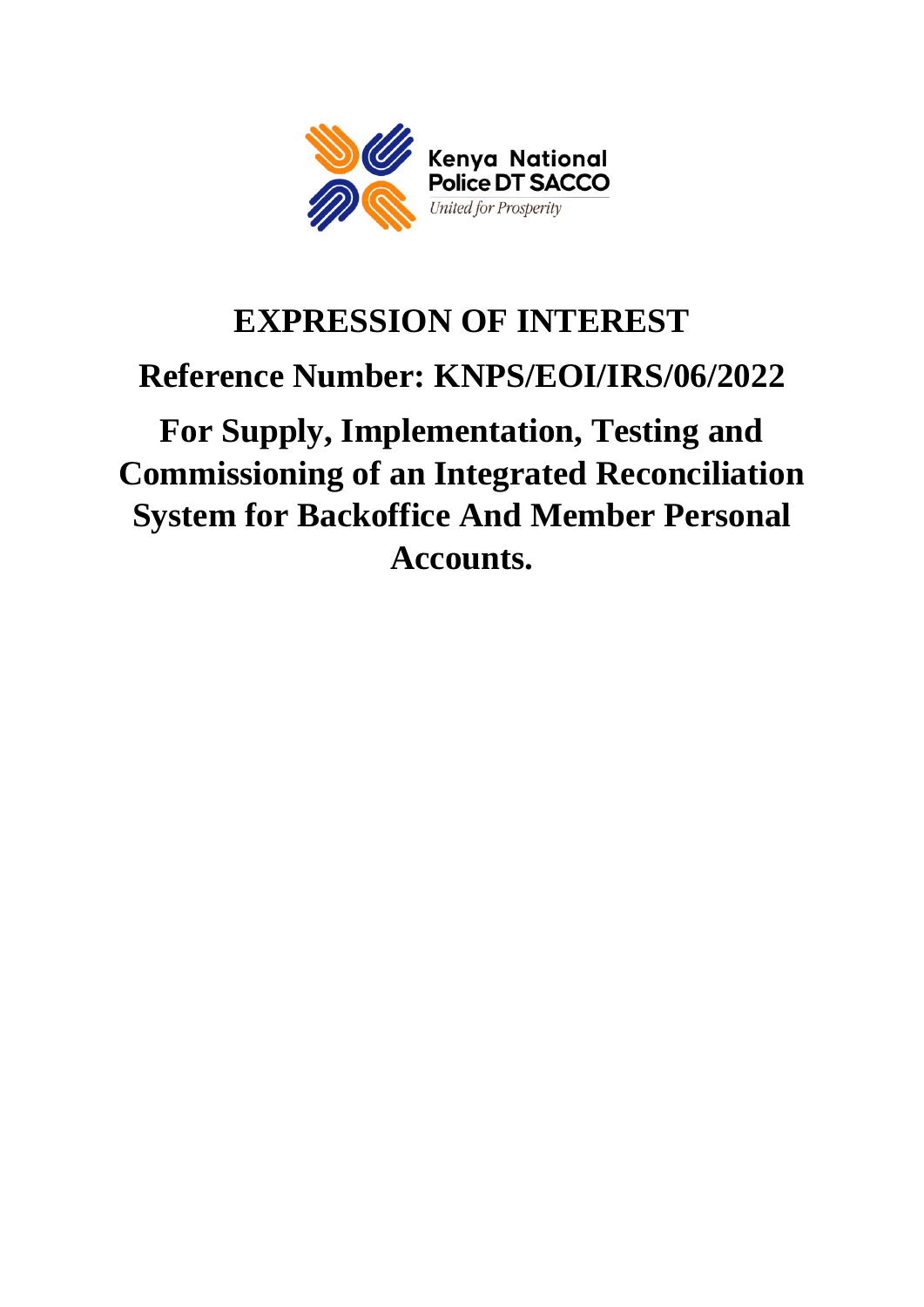

# **Contents**

| 1.        |  |
|-----------|--|
| 1.1       |  |
| 1.2       |  |
| 1.3       |  |
| 1.4       |  |
| 2.        |  |
| 2.1       |  |
| 2.2       |  |
| 2.3       |  |
| 2.4       |  |
| 2.5       |  |
| 2.6       |  |
| 2.7       |  |
| 2.8       |  |
| 2.9       |  |
|           |  |
| A.        |  |
| <b>B.</b> |  |
| C.        |  |
| D.        |  |

# <span id="page-1-0"></span>1. INTRODUCTION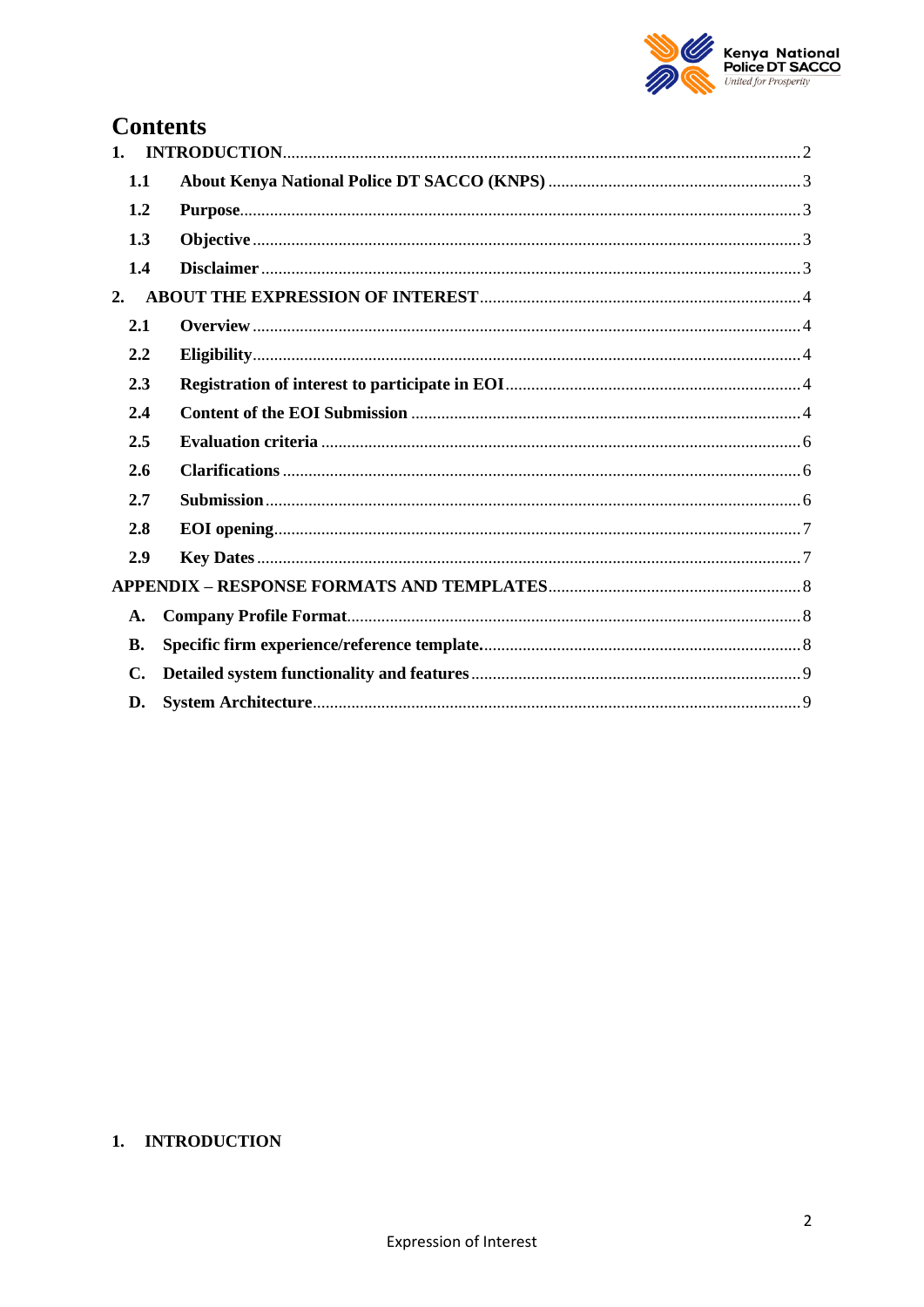

#### <span id="page-2-0"></span>**1.1 About Kenya National Police DT SACCO (KNPS)**

KNPS was registered on 20th November 1972 and was issued with a registration certificate number CS/2092. The SACCO has over 63,000 members and 8 Physical branches.

The Finance and Accounts Department is responsible for all SACCO Reconciliations which include Channels (mobile banking (M-Tawi), ATM Suspense, ATM Settlement) and Bank Reconciliations. The SACCO is looking for a solution to handle the channels, backoffice and member personal accounts reconciliation.

In the framework of its activities, mobile banking transactions i.e. Deposits and withdrawals average around fifteen thousand day. ATM suspense handle around 4,000 per day.

#### <span id="page-2-1"></span>**1.2 Purpose**

This document has been issued with the aim of providing information that will assist interested bidders and solution vendors to express their interest in supplying, implementing, testing, and commissioning of an integrated reconciliation system for backoffice and member personal accounts.

Expressions of Interest (EOI) responses received from interested vendors will be evaluated and ranked in terms of the best fit to meet KNPS's goals as outlined above. Shortlisted bidders and solution providers will then be invited to participate in KNPS's Request for Proposal (RFP) process.

#### <span id="page-2-2"></span>**1.3 Objective**

The main goal of this project is to acquire, implement and maintain an automated integrated reconciliation solution off-the-shelf providing a robust and scalable architecture, capable of identifying, matching and reconciling Mobile Banking and ATM transactions generated by the SACCO's internal systems (CBS and ERP) and Statements obtained from external parties like mobile service providers and commercial banks. The system should bring order to all independent processes in a transparent, dynamic, and robust fashion, thereby optimizing the administrative workflow linked to day to day back-office and member personal account reconciliation and investigations processes

To achieve this goal, the project implementation will meet the following minimum requirements:

- Elimination of all manual data manipulation and all manual reconciliation processes
- Capturing and transformation of data from heterogeneous sources in a harmonized and homogeneous central point.
- Integration with existing in-house and third-party systems
- Access from one entry point of the relevant data from CBS and ERP systems and other sources and establishment of validation control for reconciliation activities.
- Automatic conduct of daily, monthly, periodical and ad hoc reconciliation process.
- Provision of a reporting tool that will enable the users to generate different reports as well as exception reports for appropriate and quick investigations.
- Generation of automatic investigation of cases for exceptions, with investigation messages being sent automatically by email. Attachment of each investigation case documents exchanged for follow up and tracking.
- Generation of follow up and statistical reports on investigation cases.
- Perform all tasks while providing the appropriate level of information security to safeguard the SACCO's and regulatory interests

#### <span id="page-2-3"></span>**1.4 Disclaimer**

The envisioned outcome of this document is the receipt of EOI submissions. KNPS reserves the right not to initiate the subsequent RFP process.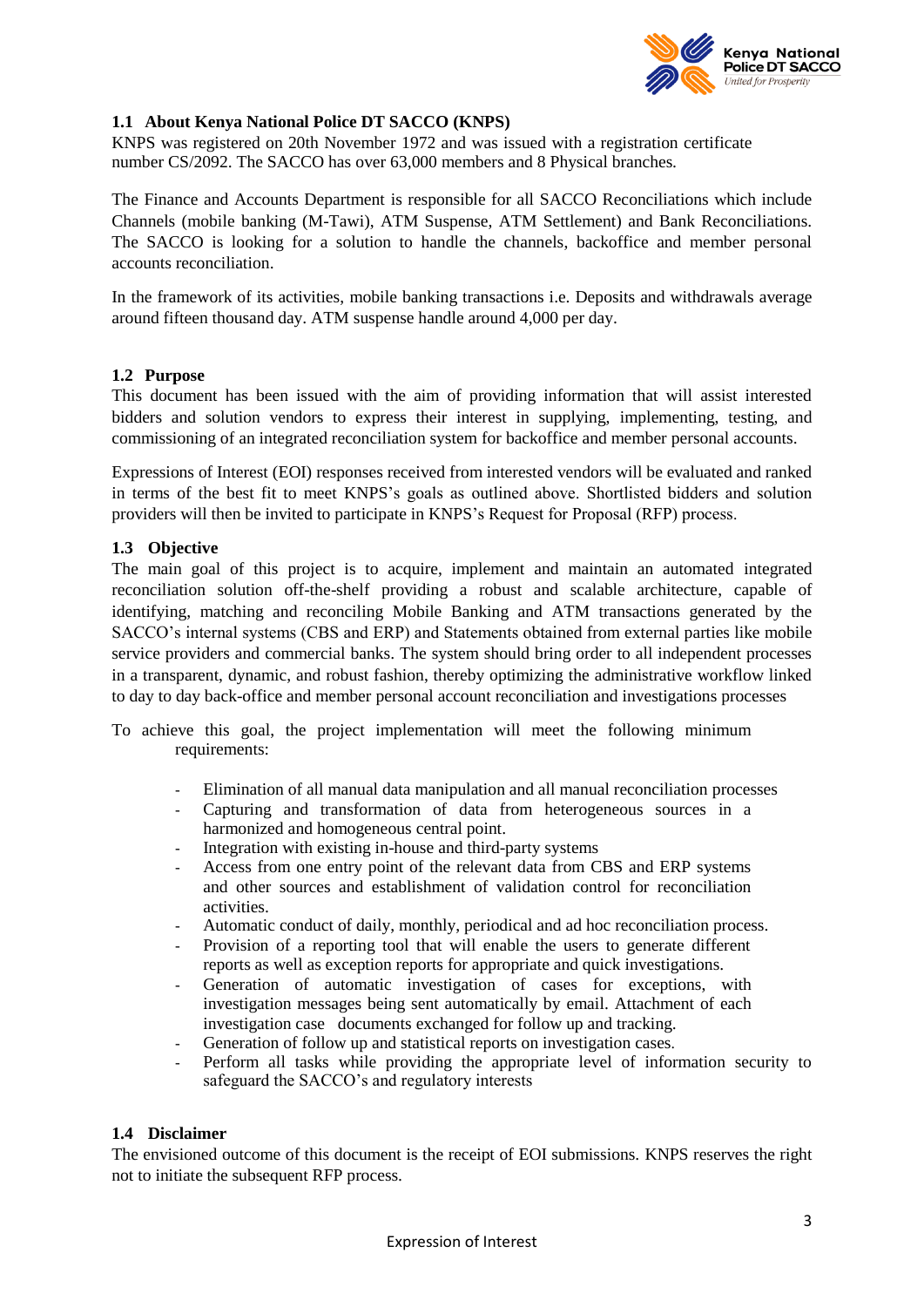

Further, this document shall not be construed as a request or authorization to perform work at the expense of KNPS. Any work performed and/or expenditure incurred to facilitate submission of an EOI, will be at the respondent's own discretion and expense.

KNPS reserves the right to accept or to reject any EOI submission or response, and to annul the process and reject all responses at any time during the EOI evaluation, without thereby incurring any liability to any vendor.

#### <span id="page-3-0"></span>**2. ABOUT THE EXPRESSION OF INTEREST**

#### <span id="page-3-1"></span>**2.1 Overview**

The scope of this EOI, seeks to supply, implement, test and commission an integrated reconciliation system of backoffice and member personal accounts.

#### <span id="page-3-2"></span>**2.2 Eligibility**

This document may be referenced by Original Equipment Manufacturers (OEMs), system integrators, value-added-resellers, system vendors or software development companies that offer systems and solutions required by KNPS as listed above.

The following scenarios may lead to disqualification of submitted EOI submissions, and exclusion from the envisioned subsequent RFP process:

- Failure to adhere to the use of standard templates (refer to Appendix); and
- Late EOI submission (refer to Section 2.6).

#### <span id="page-3-3"></span>**2.3 Registration of interest to participate in EOI**

Qualifying bidders are required to register their interest by sending an email to [\(procure@policesacco.com\)](mailto:procure@policesacco.com). As a minimum, the following information should be included in this email:

- 1. Organization name and country of registration;
- 2. Contact person and address, including email and phone number;

Deadline for registration of interest by qualifying organizations: before 4<sup>th</sup> July 2022.

#### <span id="page-3-4"></span>**2.4 Content of the EOI Submission**

As a minimum, EOI submissions should include the following information, which should be presented as prescribed by the templates included in the Appendix Section of this document.

| <b>EOI</b> Section     | <b>Nature of expected content</b>                                                                                                                                                                                                | <b>Template provided</b>    |
|------------------------|----------------------------------------------------------------------------------------------------------------------------------------------------------------------------------------------------------------------------------|-----------------------------|
| <b>Company Profile</b> | • Company name and identity of proposed<br>solution;<br>• Organisation profile<br>(company)<br>and<br>associations); and<br>• Information demonstrating firm's operational<br>and technical capacity to deliver work to<br>KNPS. | Yes, refer to appendix<br>A |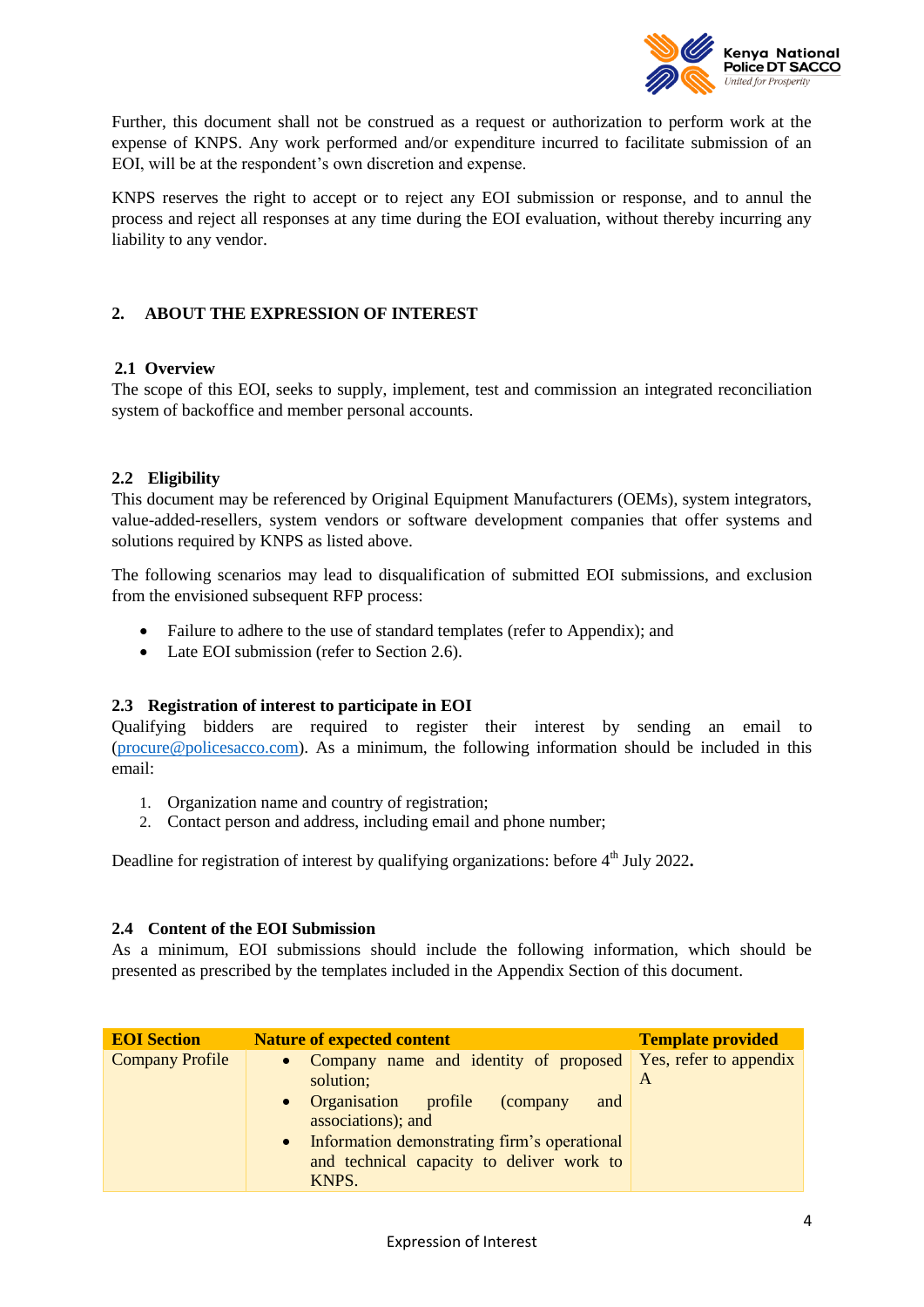

| <b>EOI</b> Section                                                        | <b>Nature of expected content</b>                                                                                                                                                                                                                                                                                                                                                                                                                                                                                                                                                                                                                                                                                                                                                                                                | <b>Template provided</b>    |
|---------------------------------------------------------------------------|----------------------------------------------------------------------------------------------------------------------------------------------------------------------------------------------------------------------------------------------------------------------------------------------------------------------------------------------------------------------------------------------------------------------------------------------------------------------------------------------------------------------------------------------------------------------------------------------------------------------------------------------------------------------------------------------------------------------------------------------------------------------------------------------------------------------------------|-----------------------------|
|                                                                           | Company profile information should be limited to a<br>maximum of 5 pages - 5 Marks                                                                                                                                                                                                                                                                                                                                                                                                                                                                                                                                                                                                                                                                                                                                               |                             |
| Firm's<br>Experience<br>and<br>references                                 | Detailed information related to a minimum of<br>4 previous, related engagements; and<br>Provide client reference letters or any other<br>alternative confirmation of involvement in<br>providing services to named clients, such as<br>award letters or relevant extracts from<br>engagement contracts.<br>Each previous experience should be outlined over a<br>maximum of 2 pages - 15Marks                                                                                                                                                                                                                                                                                                                                                                                                                                    | Yes, refer to appendix<br>B |
| <b>System</b><br>functionality and<br>features                            | Information to<br>assist<br>the<br>detailed<br>$\bullet$<br>in<br>assessment of the ability of proposed<br>systems/solutions to meet KNPS's vision and<br>processes (reference section 1.2 $&$ 1.3).<br>Limited to a maximum of 5 pages 35 - Marks                                                                                                                                                                                                                                                                                                                                                                                                                                                                                                                                                                               | Yes, refer to appendix<br>C |
| System<br>architecture                                                    | Information related to technical architecture<br>of the proposed systems.<br>Limited to a maximum of 3 pages $-5$ Marks                                                                                                                                                                                                                                                                                                                                                                                                                                                                                                                                                                                                                                                                                                          | Yes, refer to appendix<br>D |
| Approach<br>and<br>methodology                                            | Outline typical/recommended approach<br>and<br>$\bullet$<br>methodology proposed by your firm in the<br>implementation,<br>testing<br>supply,<br>and<br>commissioning of proposed solution;<br>This should also include the following:<br>$\bullet$<br>$\checkmark$ project plan/schedule;<br>nature of work done at each phase of the<br>$\checkmark$<br>project;<br>$\checkmark$<br>typical stage-gates and activities such as<br>provision of sand-box environment, sign-<br>offs, training (technical and user); and<br>$\checkmark$ Phase / stage deliverables.<br>Any assumptions made in modelling your<br>approach, methodology and project plan, for<br>example, estimating availability of client<br>resources/staff members and data readiness,<br>should be outlined.<br>Limited to a maximum of 6 pages $-25$ Marks | Not provided                |
| Certificate<br>of<br>incorporation                                        | Valid certificate of incorporation - Mandatory<br>$\bullet$                                                                                                                                                                                                                                                                                                                                                                                                                                                                                                                                                                                                                                                                                                                                                                      | N/A                         |
| Current<br>tax<br>compliance<br>certificate                               | Valid certificate issued by appropriate tax body,<br>$\bullet$<br>with jurisdictional authority where the bidding<br>organization is registered-Mandatory                                                                                                                                                                                                                                                                                                                                                                                                                                                                                                                                                                                                                                                                        | N/A                         |
| Audited financial<br>statements for the<br>three<br>last<br>(3)<br>years. | Audited financial statements for 2019, 2020 and<br>$\bullet$<br>$2021. - 15$ Marks                                                                                                                                                                                                                                                                                                                                                                                                                                                                                                                                                                                                                                                                                                                                               | N/A                         |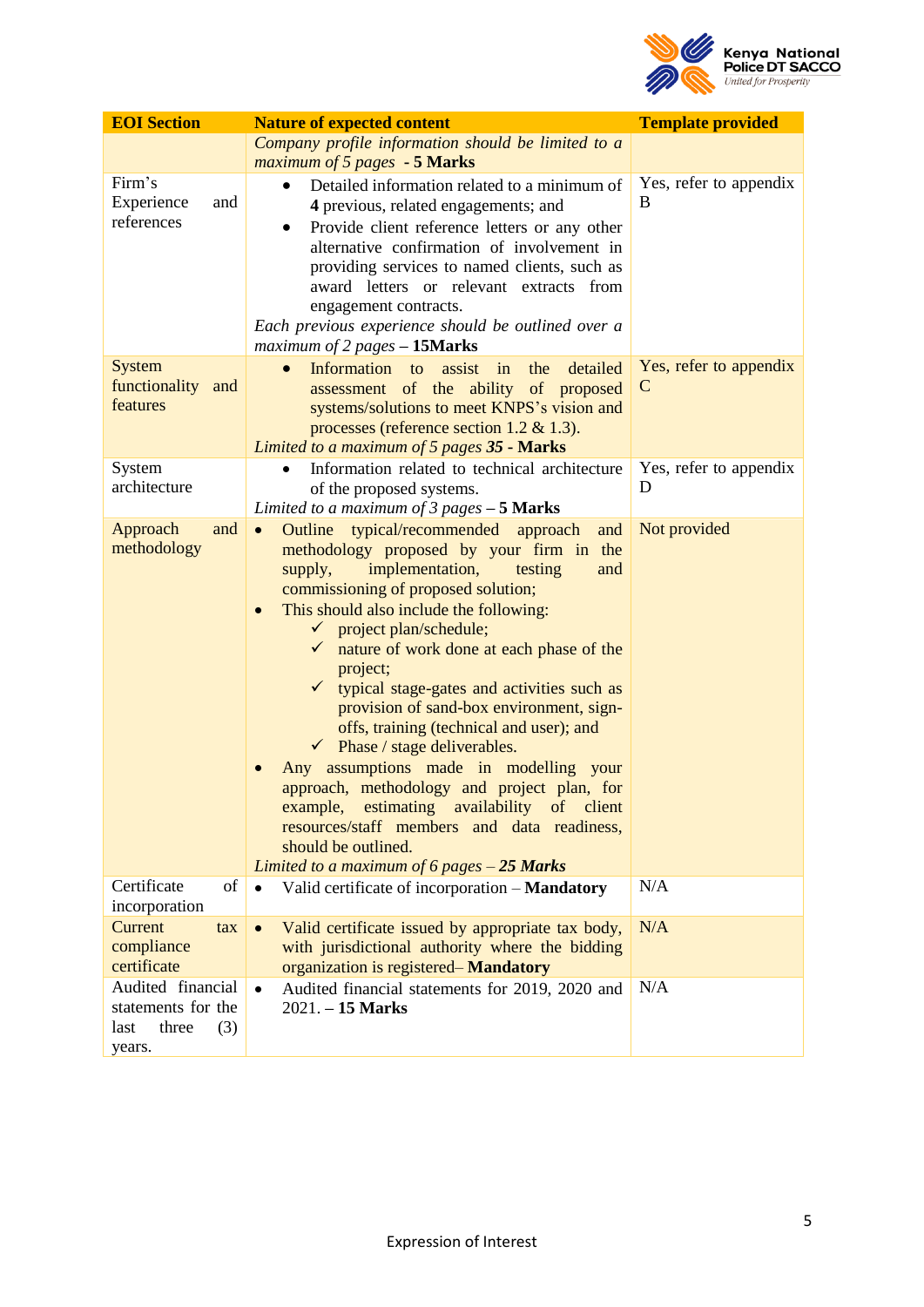

#### <span id="page-5-0"></span>**2.5 Evaluation criteria**

EOI submissions will be evaluated based on the following considerations

| <b>Area of focus</b>                                                                                                                           | <b>Evaluation Considerations</b>                                                                                                                                                                             |  |  |
|------------------------------------------------------------------------------------------------------------------------------------------------|--------------------------------------------------------------------------------------------------------------------------------------------------------------------------------------------------------------|--|--|
| Certificate of Incorporation,<br>Current<br>compliance<br>tax<br>certificate,<br>Audited financial statements<br>for the last three (3) years. | Sound financial standing over the last 3 years, based on<br>$\bullet$<br>revenues, profitability and available cash.<br>Evidence of tax compliance and years of existence.<br>$\bullet$                      |  |  |
| Company Profile                                                                                                                                | Evidence of strong technical and operational capabilities.<br>$\bullet$                                                                                                                                      |  |  |
| Firm experience<br>and<br>references                                                                                                           | Previous experience in deployment of solution(s),<br>$\bullet$<br>relevant to KNPS.                                                                                                                          |  |  |
| Detailed system functionality<br>and features                                                                                                  | Ability of proposed system/solution to support KNPS's<br>current and future needs (functions and processes)                                                                                                  |  |  |
| Approach and methodology                                                                                                                       | Appropriateness of typical/recommended approach and<br>$\bullet$<br>methodology, that supports:<br>- Stage-wise management of the project;<br>- Sign-offs and taking ownership; and<br>— Knowledge transfer. |  |  |

Respondents who will score a minimum of 70% will be considered for the next stage.

Preferential treatment will be given to firms with local presence:

#### <span id="page-5-1"></span>**2.6 Clarifications**

Requests for clarifications should be submitted in writing by way of email to [procure@policesacco.com](mailto:procure@policesacco.com) Deadline for submission of clarification requests is 4 July 2022 (11.00 AM East African Time).

We shall endeavour to respond to all clarifications, by way of an email circulated to all invited participants (without disclosing identity of who raised clarification request).

#### <span id="page-5-2"></span>**2.7 Submission**

The EOI shall be submitted in a sealed envelope clearly marked as set out below:

#### **KNPS EOI REFERENCE NUMBER:** KNPS/EOI/IRS/06/2022

**PROPOSED SERVICE:** Supply, implementation, testing and commissioning of an integrated reconciliation system of backoffice and member personal accounts.

The EOI document shall be addressed to the:

**Chief Executive Officer**

#### **Kenya National Police DT SACCO Ltd.**

#### **P.O Box 51042-00100,**

**Nairobi Kenya**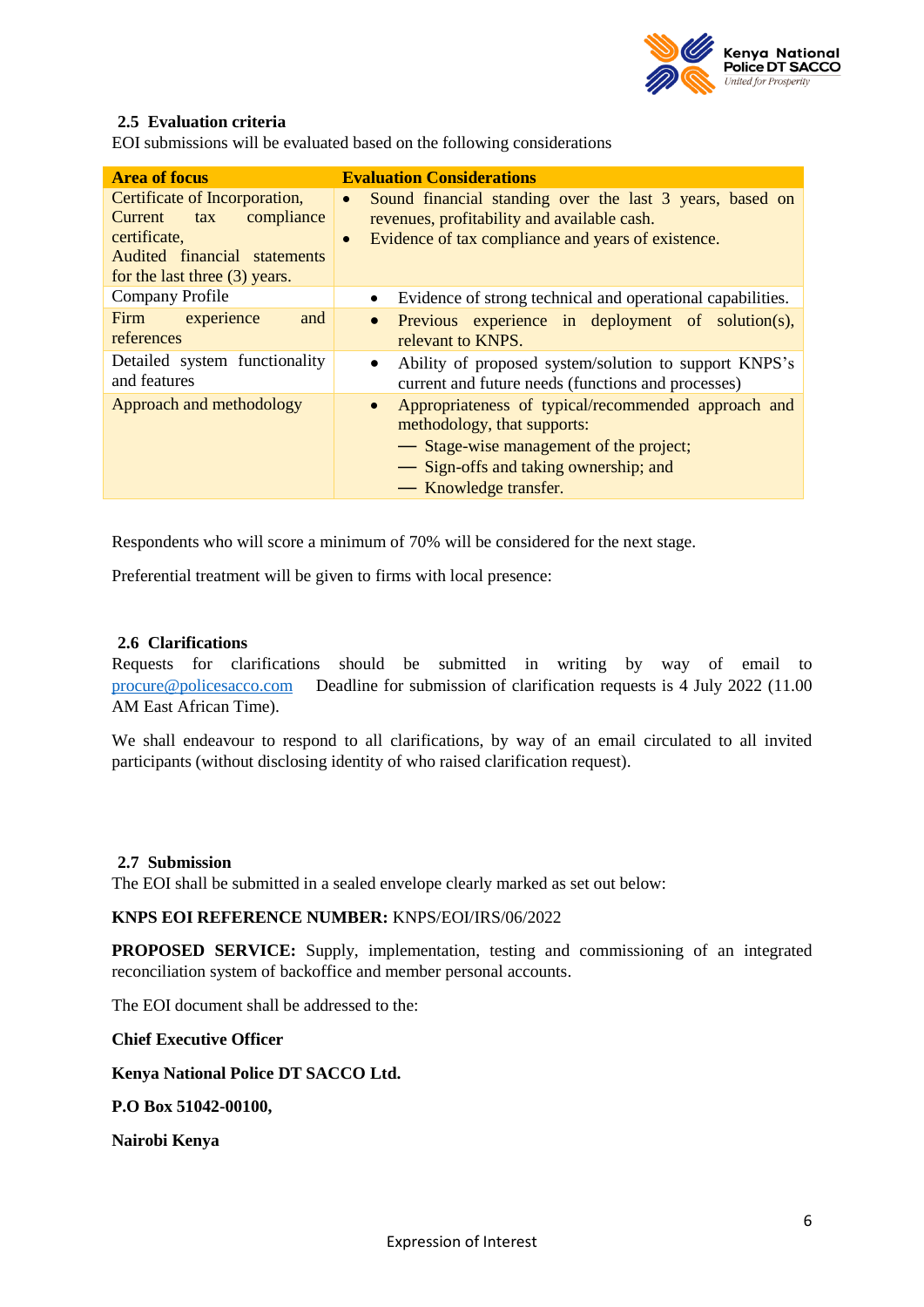

Sealed envelopes shall be deposited in the **tender box on ground floor, Kenya Police SACCO Plaza, Ngara road.**

Submissions are expected to reach KNPS offices not later than Wednesday, 6 July 2022 at 11.00 AM East African Time. Late submissions will be disqualified.

EOI respondents are required to use the prescribed template (see Appendix section) when preparing their responses and ensure all pages are numbered.

#### <span id="page-6-0"></span>**2.8 EOI opening**

The bids will be opened thereafter and firms may send their representatives to witness the opening.

The opening will be at Kenya National Police DT SACCO boardroom at Mezzanine 2 floor on 6 July 2022 immediately after closure.

#### <span id="page-6-1"></span>**2.9 Key Dates**

|              |                                                                                                                                                                            | For                  |
|--------------|----------------------------------------------------------------------------------------------------------------------------------------------------------------------------|----------------------|
| <b>Date</b>  | <b>Activity</b>                                                                                                                                                            | your<br>refer        |
| 22 June 2022 | EOI made available<br>$\bullet$                                                                                                                                            | ence,<br>the         |
| 4 July 2022  | Deadline for registration to participate in the EOI<br>$\bullet$<br>process by qualifying organisations<br>Deadline for receiving requests for clarifications<br>$\bullet$ | follo<br>wing        |
| 6 July 2022  | Deadline for receiving responses to the EOI<br><b>EOI</b> opening<br>$\bullet$                                                                                             | key<br>dates<br>appl |
|              |                                                                                                                                                                            |                      |

y**.**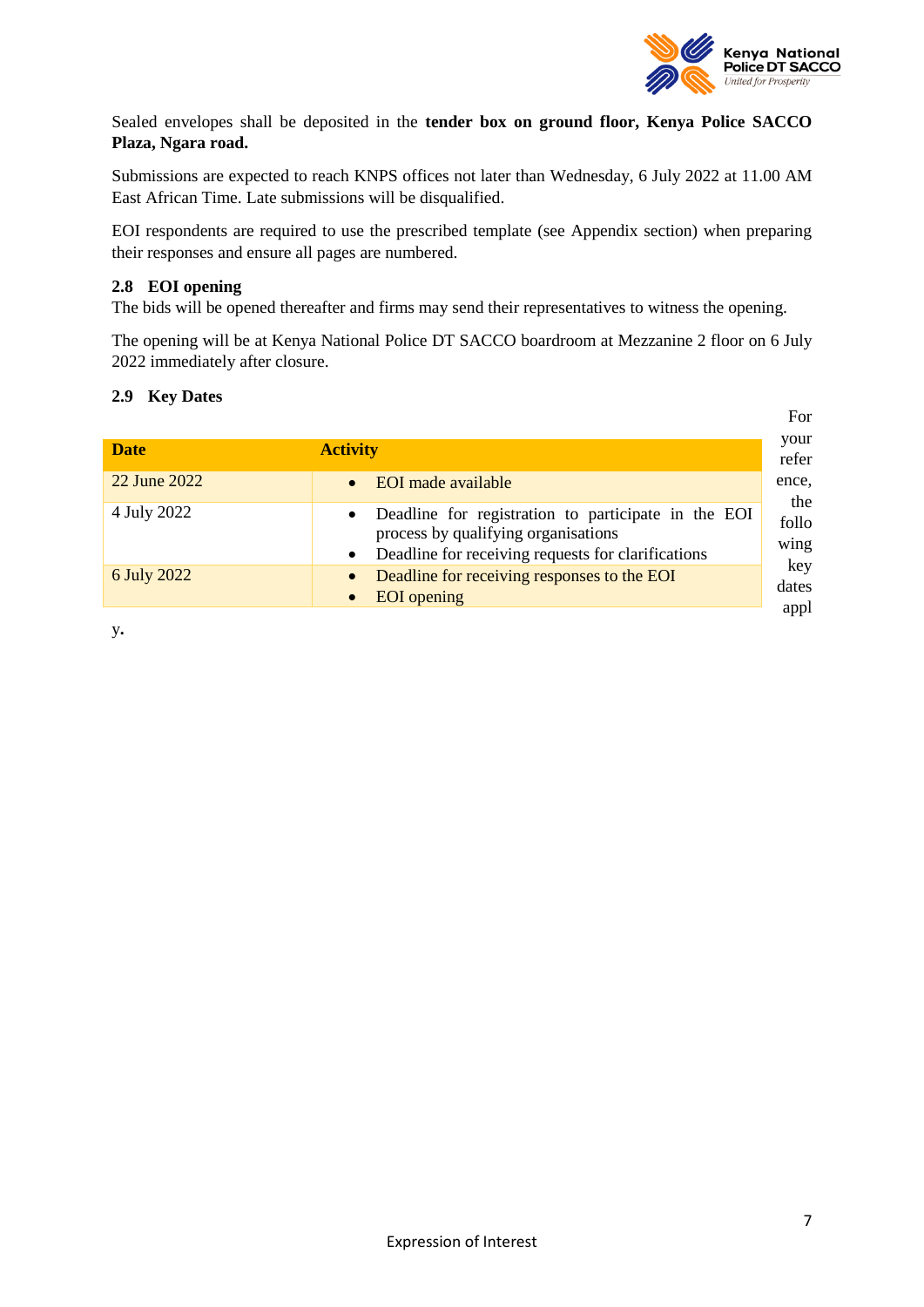

#### <span id="page-7-0"></span>**APPENDIX – RESPONSE FORMATS AND TEMPLATES**

<span id="page-7-1"></span>

| A. Company Profile Format                                                                                                                                                                                                                                     |                          |                                                                                            |                         |                        |                |                              |                |                                     |
|---------------------------------------------------------------------------------------------------------------------------------------------------------------------------------------------------------------------------------------------------------------|--------------------------|--------------------------------------------------------------------------------------------|-------------------------|------------------------|----------------|------------------------------|----------------|-------------------------------------|
| <b>Company Profile</b>                                                                                                                                                                                                                                        | <b>Details</b>           |                                                                                            |                         |                        |                |                              |                |                                     |
| Company details<br>Name<br>Year of incorporation<br>Registered<br>office<br>$\bullet$<br>address<br>Key<br>contact<br>$\bullet$<br>details (email and day<br>phone contact)<br>Details of Associations (if any)<br>Name<br>Year of incorporation<br>$\bullet$ |                          |                                                                                            |                         |                        |                |                              |                |                                     |
| Registered office address                                                                                                                                                                                                                                     |                          |                                                                                            |                         |                        |                |                              |                |                                     |
| Summary list of clients, where work<br>related to KNPS and area of interest<br>has previously been performed                                                                                                                                                  | Name<br>of<br>client     | <b>Size</b><br>client<br>(Financial,<br>number of<br>customers,<br>or<br>employee<br>size) | of                      | Industry               |                | Country                      |                | <b>Nature</b><br>of<br>work<br>done |
|                                                                                                                                                                                                                                                               |                          |                                                                                            |                         |                        |                |                              |                |                                     |
| Operational and technical capabilities<br>(Specific to the EOI)                                                                                                                                                                                               | *Areas<br>specialization | of                                                                                         | N <sub>o</sub><br>years | of<br>of<br>experience | N <sub>o</sub> | of<br>technical<br>resources | N <sub>o</sub> | of<br>functional<br>resources       |

#### **Notes**

\*Areas of specialization include (For example); implementation of entire system or specific modules, upgrade of previously implemented systems or modules, post go-live support, training, project management, providing quality assurance services etc.

| Di - o peemie mim enperience/reience template |                                                                                   |
|-----------------------------------------------|-----------------------------------------------------------------------------------|
| Country:                                      | Duration of assignment (Months):                                                  |
| <b>Location within country</b>                |                                                                                   |
|                                               | Total Number of staff-months of<br>the<br>assignment:                             |
| Address:                                      | Approx. value of the services provided by<br>your firm under the contract (US\$): |
| Start date (Month/year):                      | No of professional staff-months provided by<br>associated consultants:            |
| Completion date (Month/year):                 |                                                                                   |

#### <span id="page-7-2"></span>**B. Specific firm experience/reference template**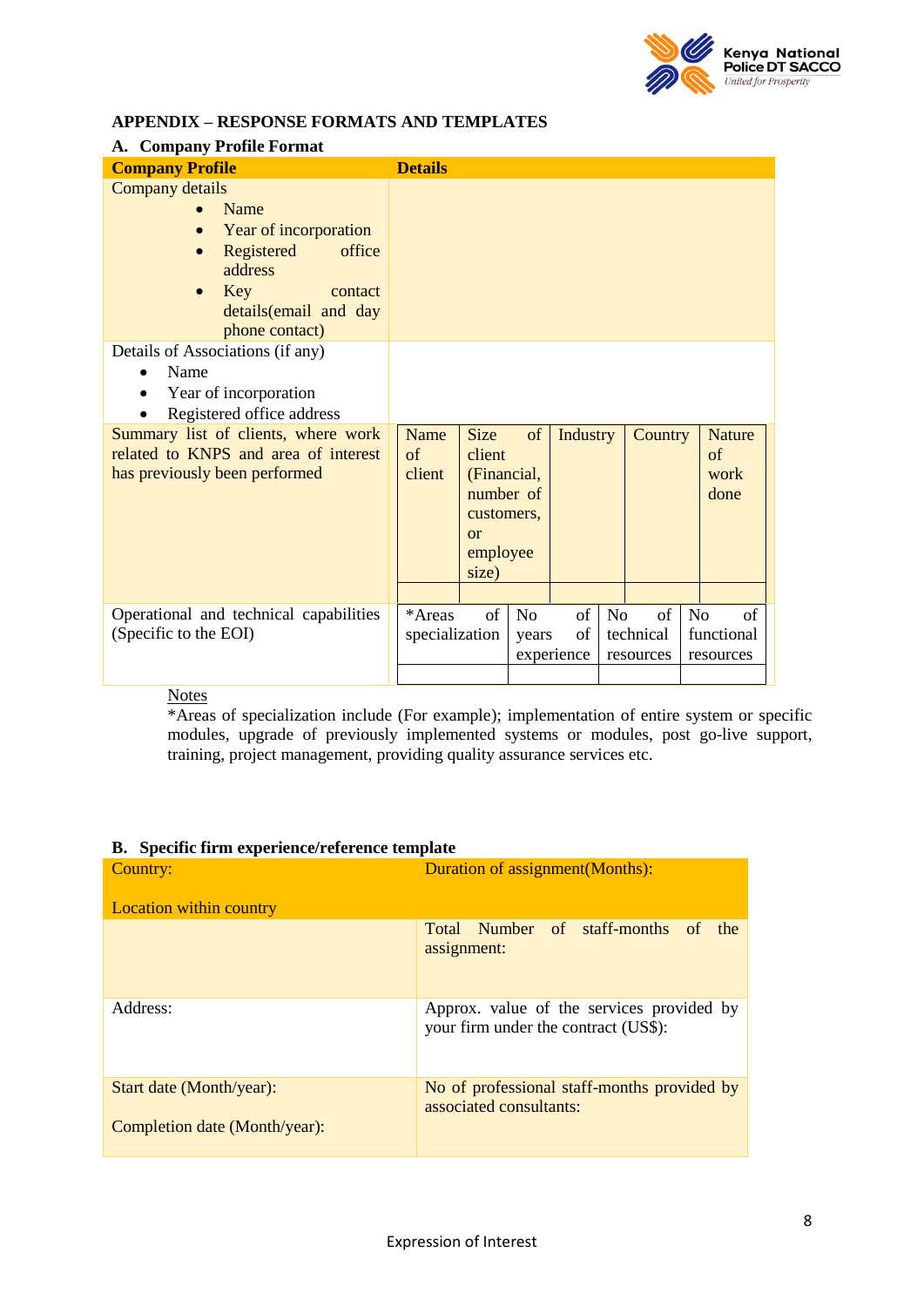

| Name of associated consultants, if any:                                      | Name of senior professional staff of your<br>firm involved and functions performed<br>(indicate significant profiles such as Project)<br>Director/Coordinator, Project Manager, and<br>Module Leads etc.). |
|------------------------------------------------------------------------------|------------------------------------------------------------------------------------------------------------------------------------------------------------------------------------------------------------|
| Narrative description of the project:                                        |                                                                                                                                                                                                            |
| Description of actual services provided by your staff within the assignment: |                                                                                                                                                                                                            |

## <span id="page-8-0"></span>**C. Detailed system functionality and features**

Limited to 5 pages

|                       | Name of the proposed system(s)/solution(s) including versions: |                    |             |                                                               |
|-----------------------|----------------------------------------------------------------|--------------------|-------------|---------------------------------------------------------------|
| Key<br><b>Modules</b> | Sub Module (where Functionality<br>applicable)                 | provided/supported | Year of Any | other<br>relevant<br>Release information/diagrammatic outline |
|                       |                                                                |                    |             |                                                               |
|                       |                                                                |                    |             |                                                               |
|                       |                                                                |                    |             |                                                               |
|                       |                                                                |                    |             |                                                               |

## <span id="page-8-1"></span>**D. System Architecture**

Limited to 3 pages